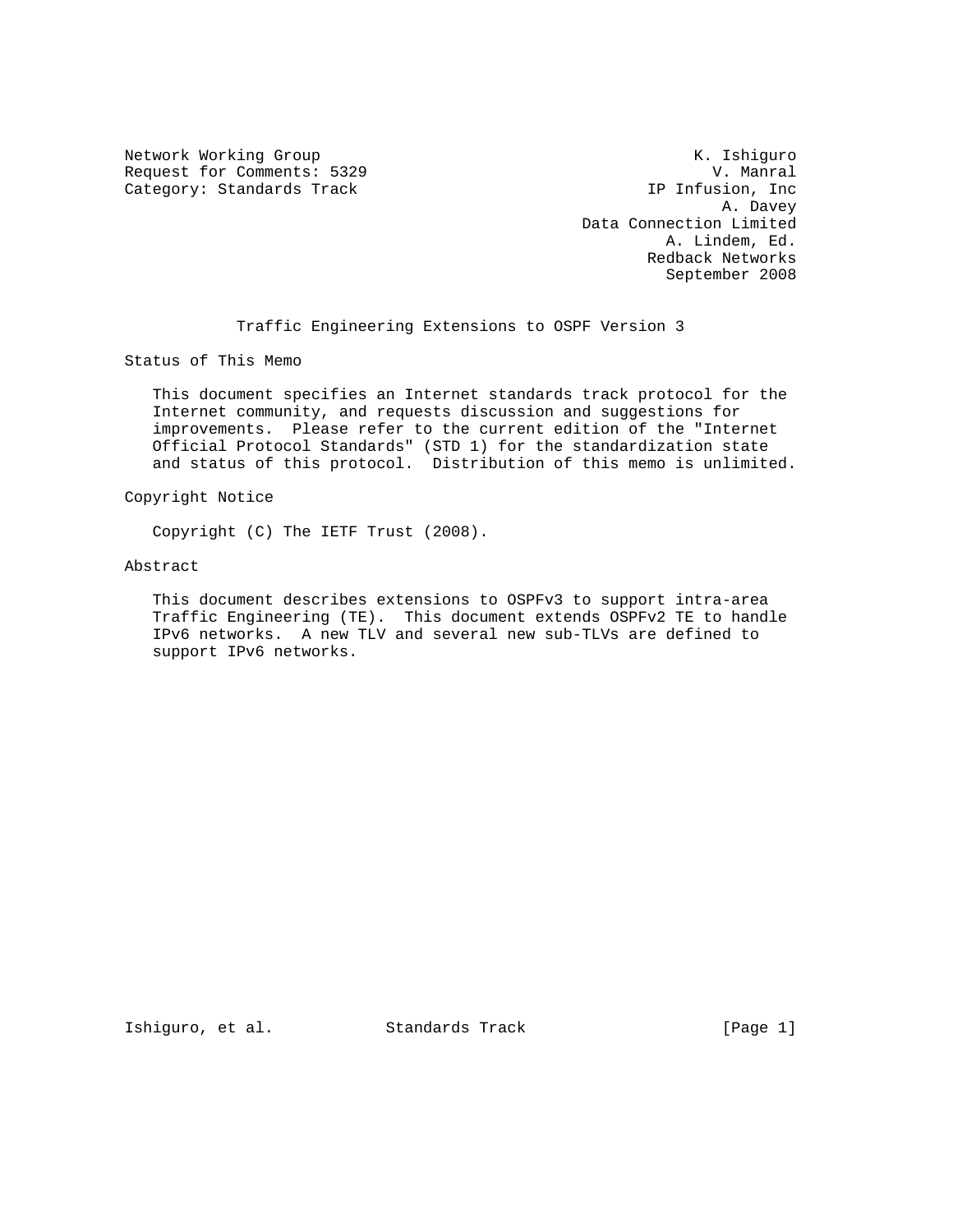Table of Contents

| $2^{\circ}$ |  |
|-------------|--|
|             |  |
|             |  |
|             |  |
|             |  |
|             |  |
|             |  |
|             |  |
|             |  |
|             |  |
|             |  |
|             |  |
|             |  |
|             |  |
|             |  |

## 1. Introduction

 OSPFv3 has a very flexible mechanism for adding new LS types. Unknown LS types are flooded properly based on the flooding scope bits in the LS type [OSPFV3]. This document defines the Intra-Area- TE-LSA to OSPFv3.

 For Traffic Engineering, this document uses "Traffic Engineering Extensions to OSPF" [TE] as a base for TLV definitions. New TLVs and sub-TLVs are added to [TE] to extend TE capabilities to IPv6 networks. Some existing TLVs and sub-TLVs require clarification for OSPFv3 applicability.

 GMPLS [GMPLS] and the Diff-Serv MPLS extensions [TE-DIFF] are based on [TE]. These functions can also be extended to OSPFv3 by utilizing the TLVs and sub-TLVs described in this document.

# 1.1. Requirements Notation

 The key words "MUST", "MUST NOT", "REQUIRED", "SHALL", "SHALL NOT", "SHOULD", "SHOULD NOT", "RECOMMENDED", "MAY", and "OPTIONAL" in this document are to be interpreted as described in RFC 2119 [RFC-KEYWORDS].

Ishiguro, et al. Standards Track [Page 2]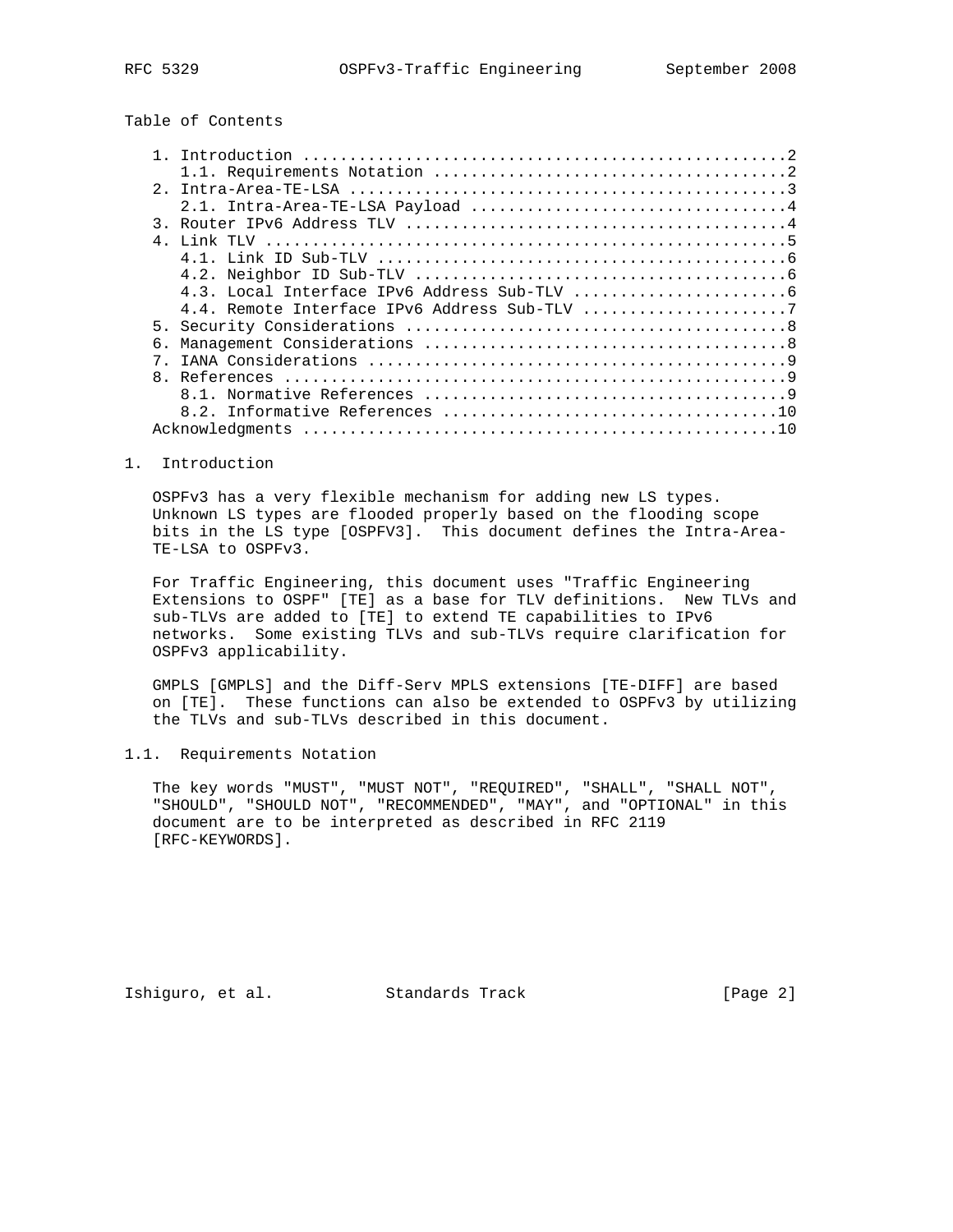#### 2. Intra-Area-TE-LSA

 A new LS type is defined for the Intra-Area-TE-LSA. This is different from OSPFv2 Traffic Engineering [TE] where opaque LSAs are used to advertise TE information [OPAQUE]. The LSA function code is 10, the U-bit is set, and the scope is set to 01 for area-scoping. When the U-bit is set to 1, an OSPFv3 router must flood the LSA at its defined flooding scope even if it does not recognize the LS type [OSPFV3].

| 1 2 3 4 5 6 7 8 9 0 1 2 3 4 5 6 7 8 9 0 1 2 3 4 5 6 7 8 9 |                                       |                    |      |       |  |  |        |  |  |  |  |
|-----------------------------------------------------------|---------------------------------------|--------------------|------|-------|--|--|--------|--|--|--|--|
| +-+-+-+-+-+-+-+-+-+                                       | LS age                                |                    |      | 1 0 1 |  |  | 10     |  |  |  |  |
|                                                           |                                       | Link State ID      |      |       |  |  |        |  |  |  |  |
| $+ - + - + - + - + - +$                                   |                                       | Advertising Router |      |       |  |  |        |  |  |  |  |
|                                                           |                                       | LS sequence number |      |       |  |  |        |  |  |  |  |
|                                                           | +-+-+-+-+-+-+-+-+-+-+-+-+-+-+-+-+-+-+ |                    |      |       |  |  |        |  |  |  |  |
|                                                           | LS checksum                           |                    |      |       |  |  | Length |  |  |  |  |
|                                                           |                                       |                    |      |       |  |  |        |  |  |  |  |
|                                                           |                                       |                    | TLVs |       |  |  |        |  |  |  |  |
|                                                           |                                       |                    |      |       |  |  |        |  |  |  |  |

## OSPFv3 Intra-Area-TE-LSA

 The Link State ID of an Intra-Area-TE-LSA is an arbitrary value used to maintain multiple Traffic Engineering LSAs. The Link State ID has no topological significance.

 The format of the TLVs within the body of an Intra-Area-TE-LSA is the same as the format used by the Traffic Engineering extensions to OSPF [TE]. The LSA payload consists of one or more nested Type/Length/Value (TLV) triplets. The format of each TLV is:

|      |  |  |  |  |  |  |  |  |        |  |  |  |       |  |  |  |  |  |  |  |  |  | 0 1 2 3 4 5 6 7 8 9 0 1 2 3 4 5 6 7 8 9 0 1 2 3 4 5 6 7 8 9 0 1 |  |  |
|------|--|--|--|--|--|--|--|--|--------|--|--|--|-------|--|--|--|--|--|--|--|--|--|-----------------------------------------------------------------|--|--|
|      |  |  |  |  |  |  |  |  |        |  |  |  |       |  |  |  |  |  |  |  |  |  |                                                                 |  |  |
| Type |  |  |  |  |  |  |  |  | Length |  |  |  |       |  |  |  |  |  |  |  |  |  |                                                                 |  |  |
|      |  |  |  |  |  |  |  |  |        |  |  |  |       |  |  |  |  |  |  |  |  |  |                                                                 |  |  |
|      |  |  |  |  |  |  |  |  |        |  |  |  | Value |  |  |  |  |  |  |  |  |  |                                                                 |  |  |
|      |  |  |  |  |  |  |  |  |        |  |  |  |       |  |  |  |  |  |  |  |  |  |                                                                 |  |  |

TLV Format

Ishiguro, et al. Standards Track [Page 3]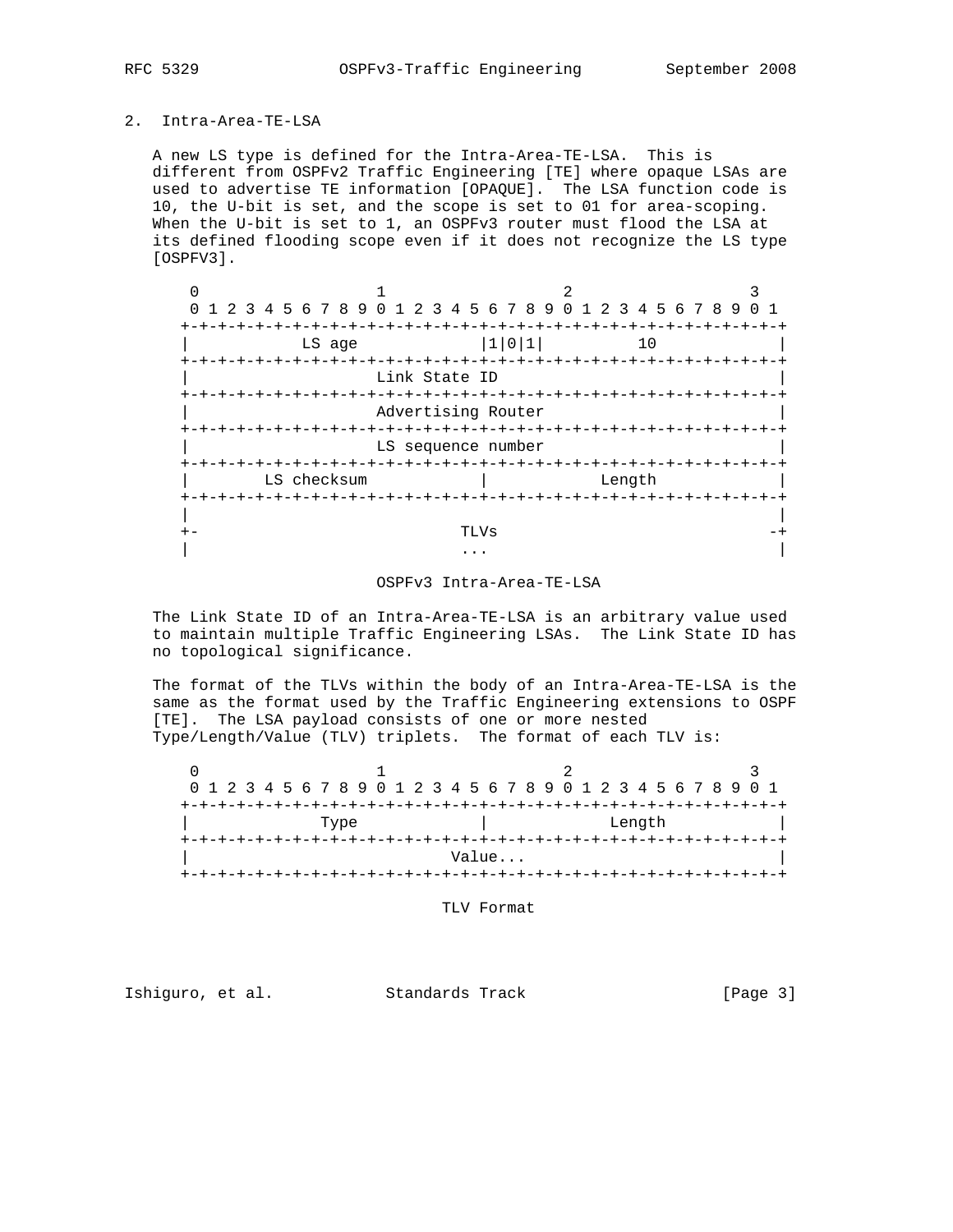The Length field defines the length of the value portion in octets (thus, a TLV with no value portion would have a length of 0). The TLV is padded to 4-octet alignment; padding is not included in the Length field (so a 3-octet value would have a length of 3, but the total size of the TLV would be 8 octets). Nested TLVs are also 32 bit aligned. For example, a 1-byte value would have the Length field set to 1, and 3 octets of padding would be added to the end of the value portion of the TLV. Unrecognized types are ignored.

2.1. Intra-Area-TE-LSA Payload

 An Intra-Area-TE-LSA contains one top-level TLV. There are two applicable top-level TLVs:

- 2 Link TLV
- 3 Router IPv6 Address TLV
- 3. Router IPv6 Address TLV

 The Router IPv6 Address TLV advertises a reachable IPv6 address. This is a stable IPv6 address that SHOULD be reachable if there is connectivity to the OSPFv3 router.

 The Router IPv6 Address TLV has type 3, length 16, and a value containing a 16-octet local IPv6 address. A link-local address MUST NOT be specified for this TLV. It MUST appear in exactly one Traffic Engineering LSA originated by an OSPFv3 router supporting the TE extensions. The Router IPv6 Address TLV is a top-level TLV as defined in "Traffic Engineering Extensions to OSPF" [TE], and only one top-level TLV may be contained in an LSA.

Ishiguro, et al. Standards Track [Page 4]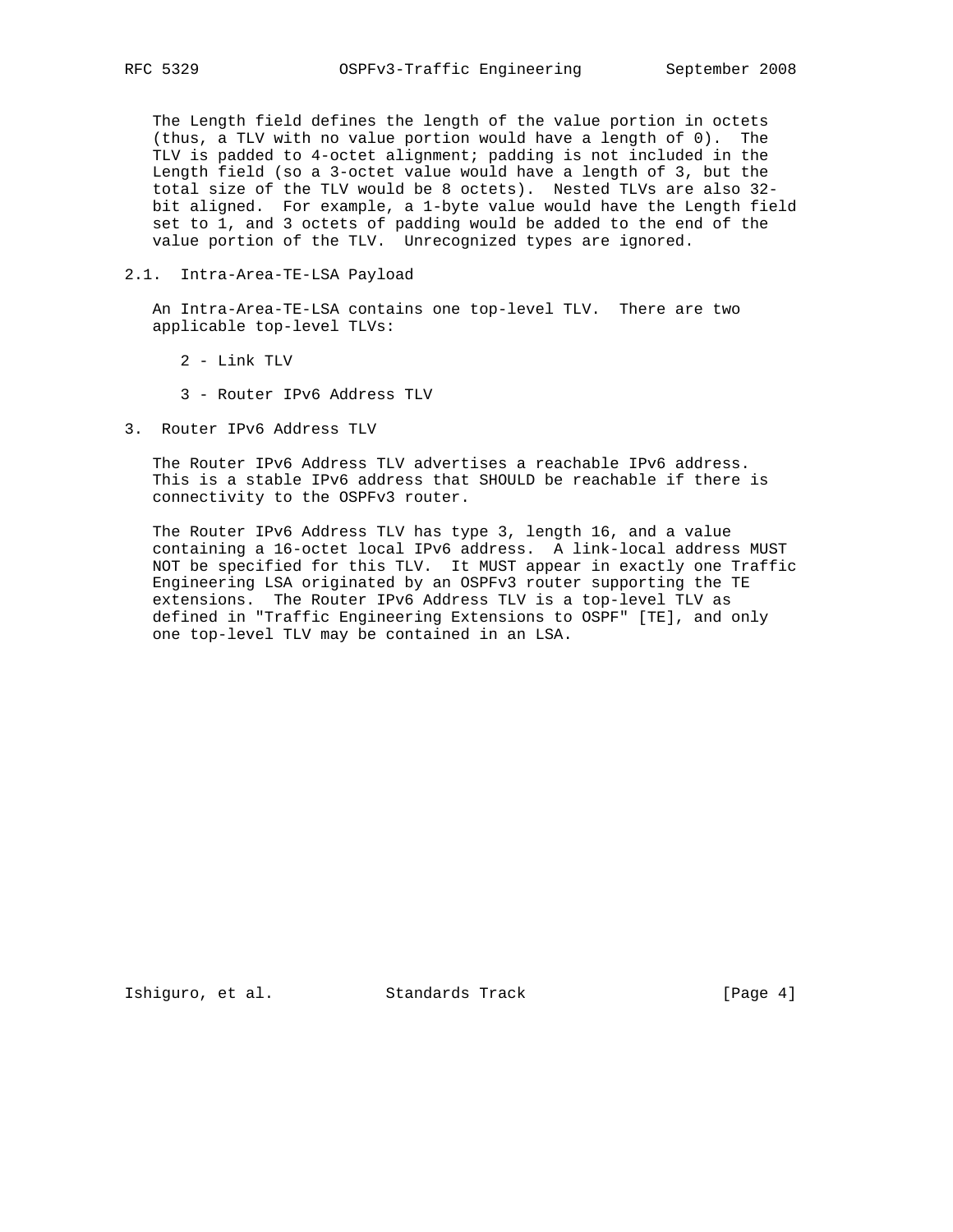$0$  1 2 3 0 1 2 3 4 5 6 7 8 9 0 1 2 3 4 5 6 7 8 9 0 1 2 3 4 5 6 7 8 9 0 1 +-+-+-+-+-+-+-+-+-+-+-+-+-+-+-+-+-+-+-+-+-+-+-+-+-+-+-+-+-+-+-+-+ | 3 | 16 | +-+-+-+-+-+-+-+-+-+-+-+-+-+-+-+-+-+-+-+-+-+-+-+-+-+-+-+-+-+-+-+-+ | | +-+-+-+- -+-+-+-+ | | +-+-+-+- Router IPv6 Address -+-+-+-+ | | +-+-+-+- -+-+-+-+ | | +-+-+-+-+-+-+-+-+-+-+-+-+-+-+-+-+-+-+-+-+-+-+-+-+-+-+-+-+-+-+-+-+ Type A 16-bit field set to 3.

 Length A 16-bit field that indicates the length of the value portion in octets. For this TLV, it is always 16. Value A stable and routable IPv6 address.

Router IPv6 Address TLV

4. Link TLV

 The Link TLV describes a single link and consists of a set of sub- TLVs [TE]. All of the sub-TLVs in [TE] other than the Link ID sub- TLV are applicable to OSPFv3. The Link ID sub-TLV can't be used in OSPFv3 since it is defined to use the OSPFv2 identification for the Designated Router (DR) on multi-access networks. In OSPFv2, neighbors on point-to-point networks and virtual links are identified by their Router IDs while neighbors on broadcast, Non-Broadcast Multi-Access (NBMA), and Point-to-Multipoint links are identified by their IPv4 interface addresses (refer to section 8.2 in [OSPFV2]). The IPv4 interface address is not known to OSPFv3. In contrast to OSPFv2, OSPFv3 always identifies neighboring routers by their Router IDs (refer to section 2.11 in [OSPFV3]).

Three new sub-TLVs for the Link TLV are defined:

- 18 Neighbor ID (8 octets)
- 19 Local Interface IPv6 Address (16N octets, where N is the number of IPv6 addresses)
- 20 Remote Interface IPv6 Address (16N octets, where N is the number of IPv6 addresses)

Ishiguro, et al. Standards Track [Page 5]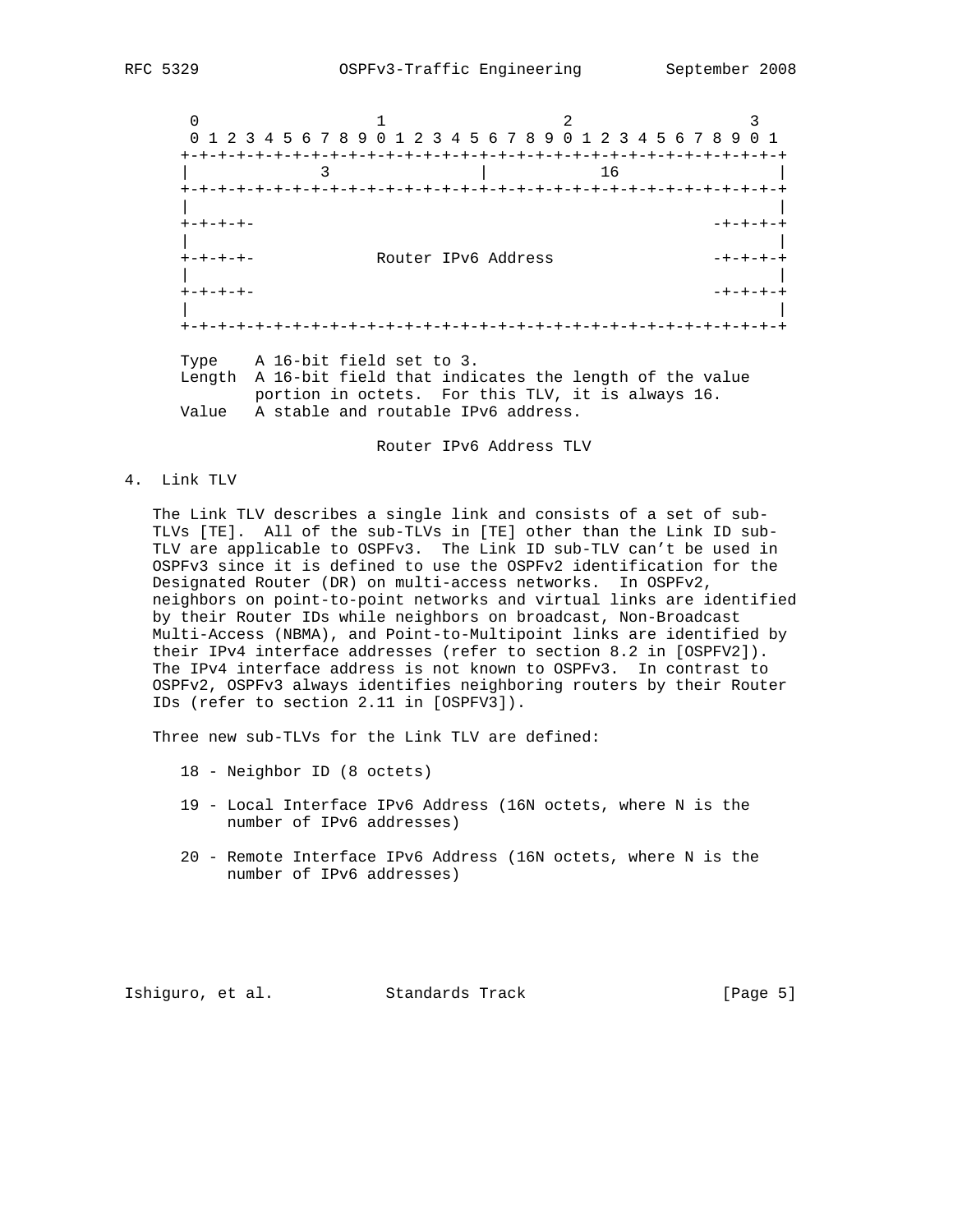The Neighbor ID sub-TLV is mandatory for OSPFv3 Traffic Engineering support. It MUST appear exactly once in a Link TLV. All other sub- TLVs defined in this document SHOULD NOT occur more than once in a Link TLV. If a sub-TLV is specified more than once, instances subsequent to the first are ignored.

4.1. Link ID Sub-TLV

 The Link ID sub-TLV is used in OSPFv2 to identify the other end of the link. In OSPFv3, the Neighbor ID sub-TLV MUST be used for link identification. In OSPFv3, the Link ID sub-TLV SHOULD NOT be sent and MUST be ignored upon receipt.

4.2. Neighbor ID Sub-TLV

 In OSPFv2, the Link ID is used to identify the other end of a link. In OSPFv3, the combination of Neighbor Interface ID and Neighbor Router ID is used for neighbor link identification. Both are advertised in the Neighbor ID sub-TLV.

 Neighbor Interface ID and Neighbor Router ID values are the same as described in RFC 5340 [OSPFV3], A.4.3 Router-LSAs.

| 0 1 2 3 4 5 6 7 8 9 0 1 2 3 4 5 6 7 8 9 0 1 2 3 4 5 6 7 8 9 0 1 |  |  |  |  |  |  |  |  |
|-----------------------------------------------------------------|--|--|--|--|--|--|--|--|
|                                                                 |  |  |  |  |  |  |  |  |
|                                                                 |  |  |  |  |  |  |  |  |
|                                                                 |  |  |  |  |  |  |  |  |
| Neighbor Interface ID                                           |  |  |  |  |  |  |  |  |
|                                                                 |  |  |  |  |  |  |  |  |
| Neighbor Router ID                                              |  |  |  |  |  |  |  |  |
|                                                                 |  |  |  |  |  |  |  |  |

 Type A 16-bit field set to 18. Length A 16-bit field that indicates the length of the value portion in octets. For this sub-TLV, it is always 8. Value The neighbor's Interface ID and Router ID.

#### Neighbor ID Sub-TLV

4.3. Local Interface IPv6 Address Sub-TLV

 The Local Interface IPv6 Address sub-TLV specifies the IPv6 address(es) of the interface corresponding to this link. If there are multiple local addresses assigned to the link, then they MAY all be listed in this sub-TLV. Link-local addresses MUST NOT be included in this sub-TLV.

Ishiguro, et al. Standards Track [Page 6]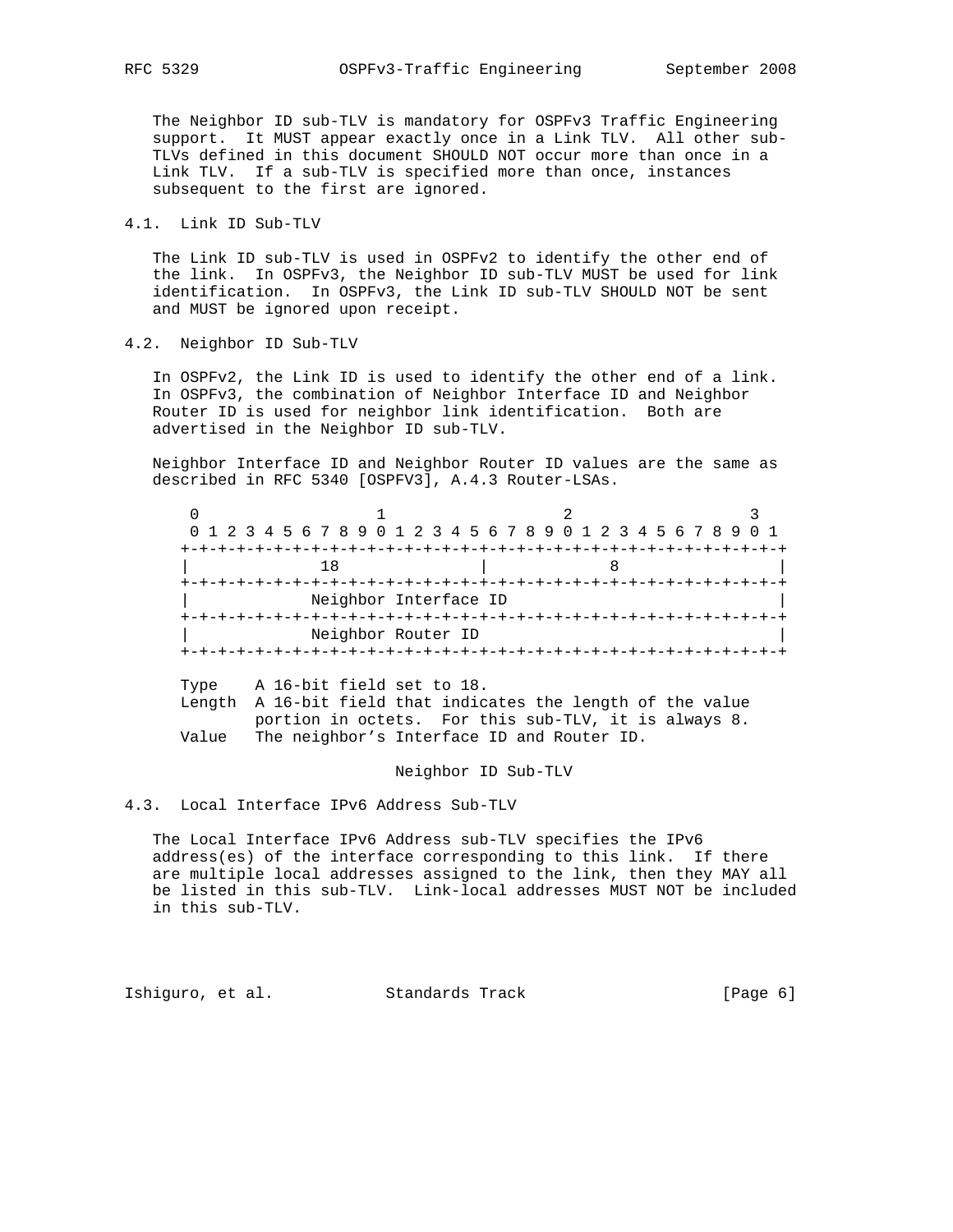$0$  1 2 3 0 1 2 3 4 5 6 7 8 9 0 1 2 3 4 5 6 7 8 9 0 1 2 3 4 5 6 7 8 9 0 1 +-+-+-+-+-+-+-+-+-+-+-+-+-+-+-+-+-+-+-+-+-+-+-+-+-+-+-+-+-+-+-+-+ 19 | Length +-+-+-+-+-+-+-+-+-+-+-+-+-+-+-+-+-+-+-+-+-+-+-+-+-+-+-+-+-+-+-+-+ | | +-+-+-+- -+-+-+-+ | | +-+-+-+- Local Interface IPv6 Address -+-+-+-+ | | +-+-+-+- -+-+-+-+ | | +-+-+-+-+-+-+-+-+-+-+-+-+-+-+-+-+-+-+-+-+-+-+-+-+-+-+-+-+-+-+-+-+ | o | | o | | o | | | +-+-+-+-+-+-+-+-+-+-+-+-+-+-+-+-+-+-+-+-+-+-+-+-+-+-+-+-+-+-+-+-+ | | +-+-+-+- -+-+-+-+ | | +-+-+-+- Local Interface IPv6 Address -+-+-+-+ | | +-+-+-+- -+-+-+-+ | | +-+-+-+-+-+-+-+-+-+-+-+-+-+-+-+-+-+-+-+-+-+-+-+-+-+-+-+-+-+-+-+-+

Type A 16-bit field set to 19.

- Length A 16-bit field that indicates the length of the value portion in octets. For this sub-TLV, it MUST always be a multiple of 16 octets dependent on the number of IPv6 global addresses advertised.
- Value A list of one or more local IPv6 interface addresses each consuming 16 octets.

Local Interface IPv6 Address Sub-TLV

4.4. Remote Interface IPv6 Address Sub-TLV

 The Remote Interface IPv6 Address sub-TLV advertises the IPv6 address(es) associated with the neighbor's interface. This sub-TLV and the Local Interface IPv6 Address sub-TLV are used to discern amongst parallel links between OSPFv3 routers. If the link type is multi-access, the Remote Interface IPv6 Address MAY be set to ::. Alternately, an implementation MAY choose not to send this sub-TLV. Link-local addresses MUST NOT be advertised in this sub-TLV. Neighbor addresses advertised in link-LSAs with a prefix length of 128 and the LA-bit set MAY be advertised.

Ishiguro, et al. Standards Track [Page 7]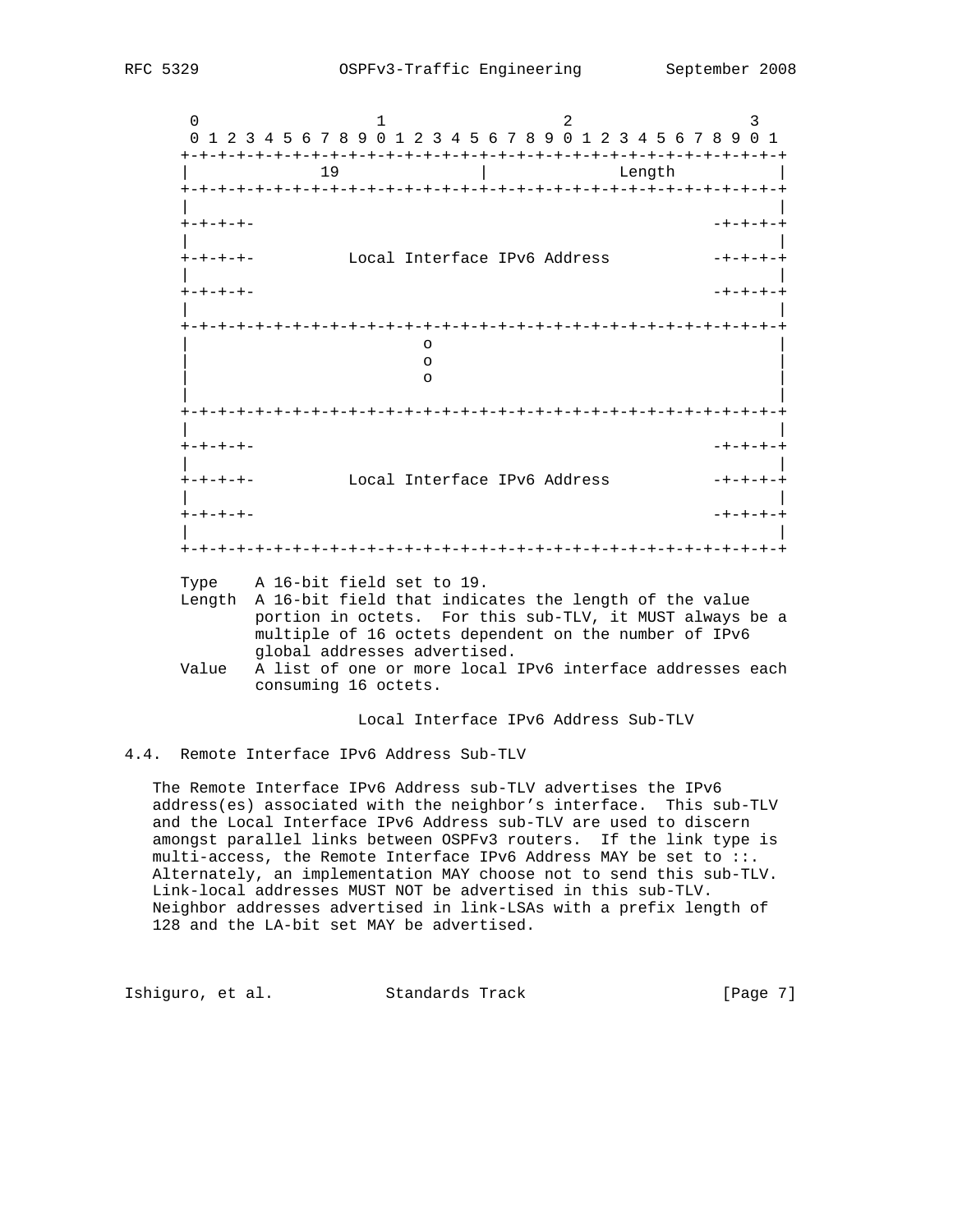$0$  1 2 3 0 1 2 3 4 5 6 7 8 9 0 1 2 3 4 5 6 7 8 9 0 1 2 3 4 5 6 7 8 9 0 1 +-+-+-+-+-+-+-+-+-+-+-+-+-+-+-+-+-+-+-+-+-+-+-+-+-+-+-+-+-+-+-+-+ | 20 | Length | +-+-+-+-+-+-+-+-+-+-+-+-+-+-+-+-+-+-+-+-+-+-+-+-+-+-+-+-+-+-+-+-+ | | +-+-+-+- -+-+-+-+ | | +-+-+-+- Remote Interface IPv6 Address -+-+-+-+ | | +-+-+-+- -+-+-+-+ | | +-+-+-+-+-+-+-+-+-+-+-+-+-+-+-+-+-+-+-+-+-+-+-+-+-+-+-+-+-+-+-+-+ | o | | o | | o | | | +-+-+-+-+-+-+-+-+-+-+-+-+-+-+-+-+-+-+-+-+-+-+-+-+-+-+-+-+-+-+-+-+ | | +-+-+-+- -+-+-+-+ | | Remote Interface IPv6 Address | | +-+-+-+- -+-+-+-+ | | +-+-+-+-+-+-+-+-+-+-+-+-+-+-+-+-+-+-+-+-+-+-+-+-+-+-+-+-+-+-+-+-+

Type A 16-bit field set to 20.

 Length A 16-bit field that indicates the length of the value portion in octets. For this sub-TLV, it MUST be a multiple of 16 octets dependent on the number of IPv6 global addresses advertised.

Value A variable-length Remote Interface IPv6 Address list.

Remote Interface IPv6 Address Sub-TLV

5. Security Considerations

 The function described in this document does not create any new security issues for the OSPFv3 protocol. Security considerations for the base OSPFv3 protocol [OSPFV3] and OSPFv2 Traffic Engineering [TE] are applicable to OSPFv3 Traffic Engineering.

6. Management Considerations

 The typical management interface for routers running the new extensions to OSPF for intra-area Traffic Engineering is Simple Network Management Protocol (SNMP) based. The extra management

Ishiguro, et al. Standards Track [Page 8]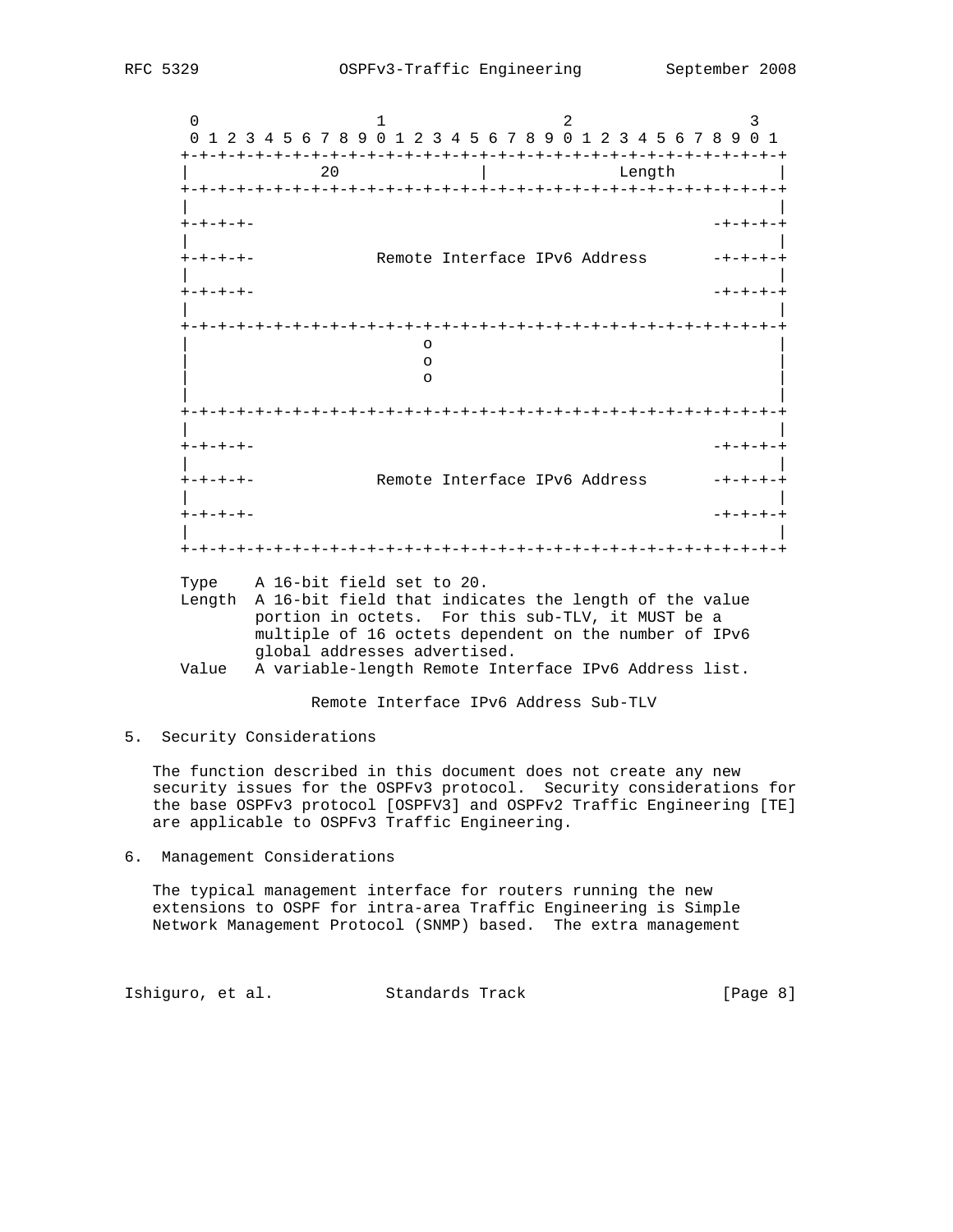objects for configuration operations and statistics are defined in [OSPFV3-MIB], and an implementation of the extensions defined in this document SHOULD provide for the appropriate hooks or instrumentation that allow for the MIB objects to be implemented.

 The following MIB variables have been added to the OSPFv3 MIB in support of TE:

ospfv3AreaTEEnabled

 This TruthValue MIB variable in the ospfv3AreaEntry table entry indicates whether or not OSPFv3 TE advertisement for OSPFv3 interfaces is enabled for the corresponding area. The default value is FALSE.

ospfv3IfTEDisabled

 This TruthValue MIB variable in the ospfv3IfEntry table entry indicates whether or not OSPFv3 TE advertisement for OSPFv3 for the corresponding interface is disabled. This MIB variable is only applicable if ospfv3AreaTEEnabled is TRUE for the interface's area. The default value is FALSE.

7. IANA Considerations

 The following IANA assignments have been made from existing registries:

- 1. The OSPFv3 LSA type function code 10 has been assigned to the OSPFv3 Intra-Area-TE-LSA.
- 2. The Router IPv6 Address TLV type 3 has been assigned from the existing registry for OSPF TE TLVs.
- 3. The Neighbor ID (18), Local Interface IPv6 Address (19), and Remote Interface IPv6 Address (20) sub-TLVs have been assigned from the existing registry for OSPF TE sub-TLVs.

# 8. References

- 8.1. Normative References
	- [OSPFV2] Moy, J., "OSPF Version 2", STD 54, RFC 2328, April 1998.
	- [OSPFV3] Coltun, R., Ferguson, D., Moy, J., and A. Lindem, "OSPF for IPv6", RFC 5340, July 2008.
	- [RFC-KEYWORDS] Bradner, S., "Key words for use in RFCs to Indicate Requirement Levels", BCP 14, RFC 2119, March 1997.

Ishiguro, et al. Standards Track [Page 9]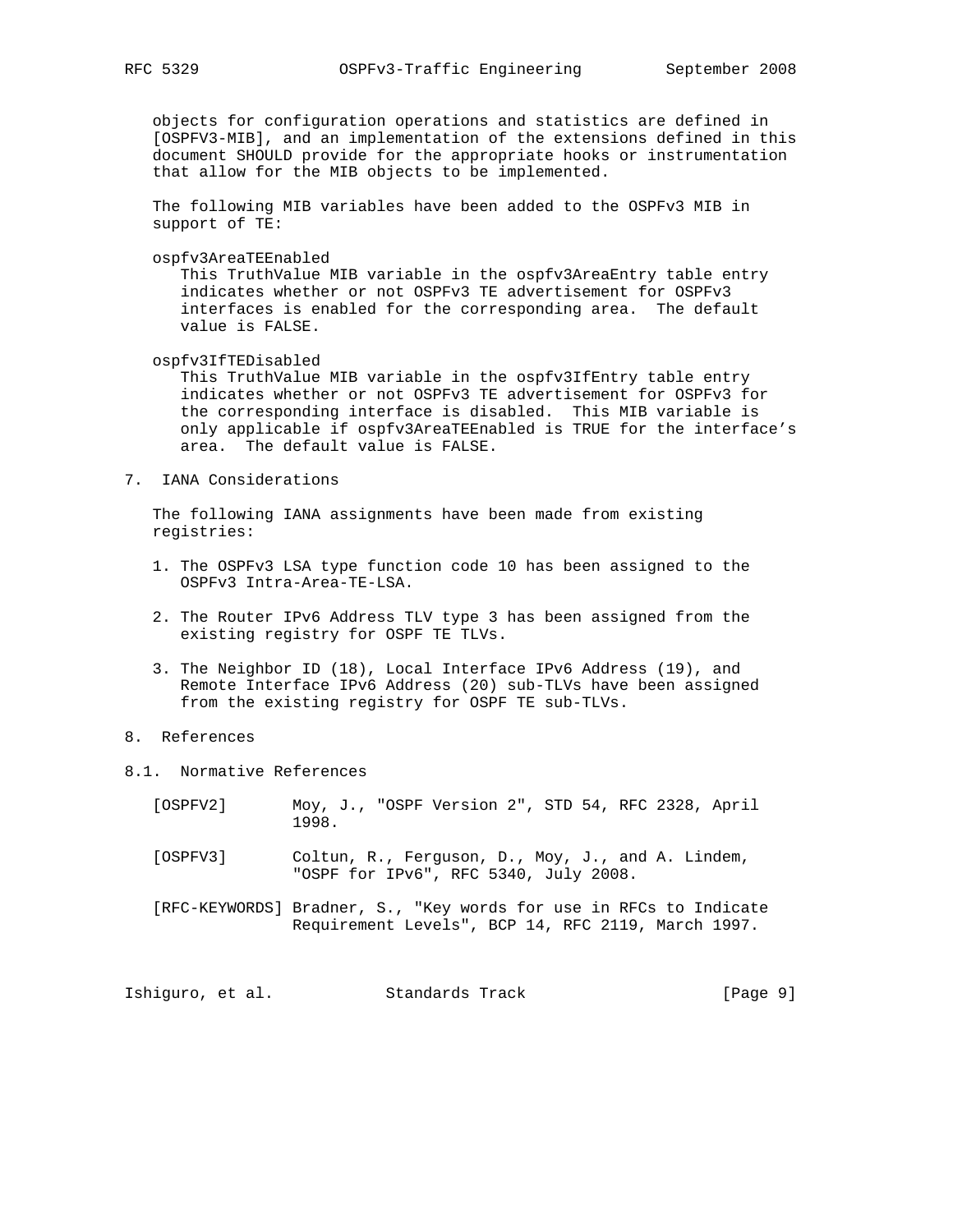[TE] Katz, D., Kompella, K., and D. Yeung, "Traffic Engineering (TE) Extensions to OSPF Version 2", RFC 3630, September 2003.

## 8.2. Informative References

| [GMPLS]  | Kompella, K., Ed., and Y. Rekhter, Ed., "OSPF       |
|----------|-----------------------------------------------------|
|          | Extensions in Support of Generalized Multi-Protocol |
|          | Label Switching (GMPLS)", RFC 4203, October 2005.   |
|          |                                                     |
| [OPAOUE] | Berger, L., Bryskin, I., Zinin, A., and R. Coltun,  |

- "The OSPF Opaque LSA Option", RFC 5250, July 2008.
	- [OSPFV3-MIB] Joyal, D. and V. Manral, "Management Information Base for OSPFv3", Work in Progress, September 2007.
	- [TE-DIFF] Le Faucheur, F., Wu, L., Davie, B., Davari, S., Vaananen, P., Krishnan, R., Cheval, P., and J. Heinanen, "Multi-Protocol Label Switching (MPLS) Support of Differentiated Services", RFC 3270, May 2002.

Acknowledgments

 Thanks to Kireeti Kompella, Alex Zinin, Adrian Farrell, and Mach Chen for their comments.

 Thanks to Vijay K. Gurbani for providing the General Area Review Team (Gen-ART) review.

 Thanks to Rob Austein for providing the Security Directorate (secdir) review.

 Thanks to Dan Romascanu for providing the text for the "Management Considerations" section in the context of the IESG review.

 Thanks to Dave Ward, Tim Polk, Jari Arkko, and Pasi Eronen for comments and relevant discussion in the context of the IESG review.

The RFC text was produced using Marshall Rose's xml2rfc tool.

Ishiguro, et al. Standards Track [Page 10]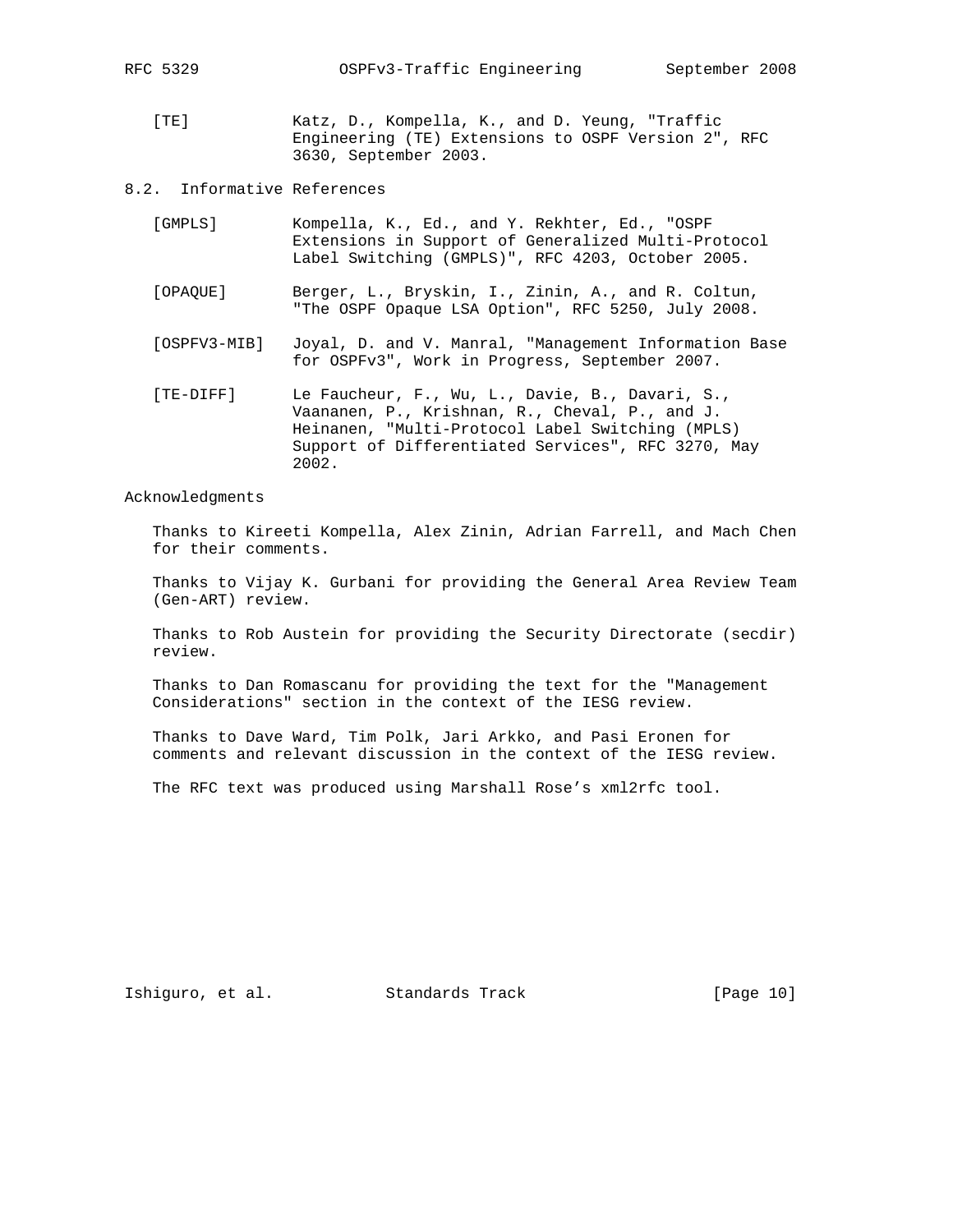Authors' Addresses Kunihiro Ishiguro IP Infusion, Inc. 1188 East Arques Avenue, Sunnyvale, CA 94085 USA EMail: kunihiro@ipinfusion.com Vishwas Manral IP Infusion, Inc #41, Ground Floor, 5th Cross Road 8th Main Road Vasanth Nagar, Bangalore 560052 India EMail: vishwas@ipinfusion.com Alan Davey Data Connection Limited 100 Church Street Enfield EN2 6BQ UK EMail: Alan.Davey@dataconnection.com

 Acee Lindem Redback Networks 102 Carric Bend Court Cary, NC 27519 USA

EMail: acee@redback.com

Ishiguro, et al. Standards Track [Page 11]